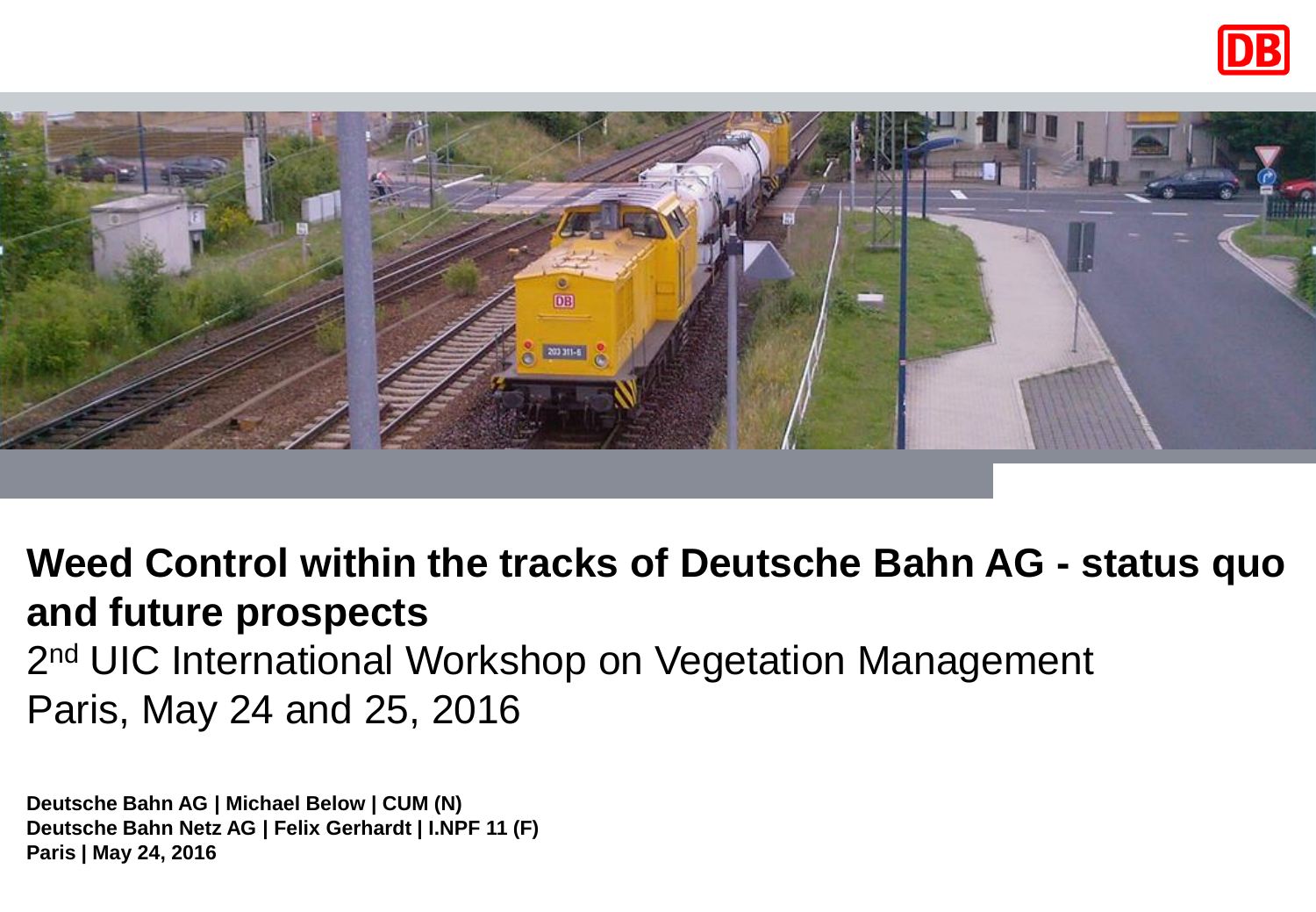# In Germany the Use of Herbicides on Railway Tracks is forbidden in general



#### **National Plant Protection Act:**

 the **use of Pesticides** on Areas not used for agriculture, horticulture or forestry is **forbidden** **DB** 

- this Definition includes Traffic Areas like **Railway Tracks** e. g.
- **Exceptions are possible**, if no reasonable measures are available and the environment will not be affected in a negative way

#### **Registration of Plant Protection Products:**

 The Registration Process of Herbicide Products for Railway Use includes special Demands due to the Construction of the Railway Track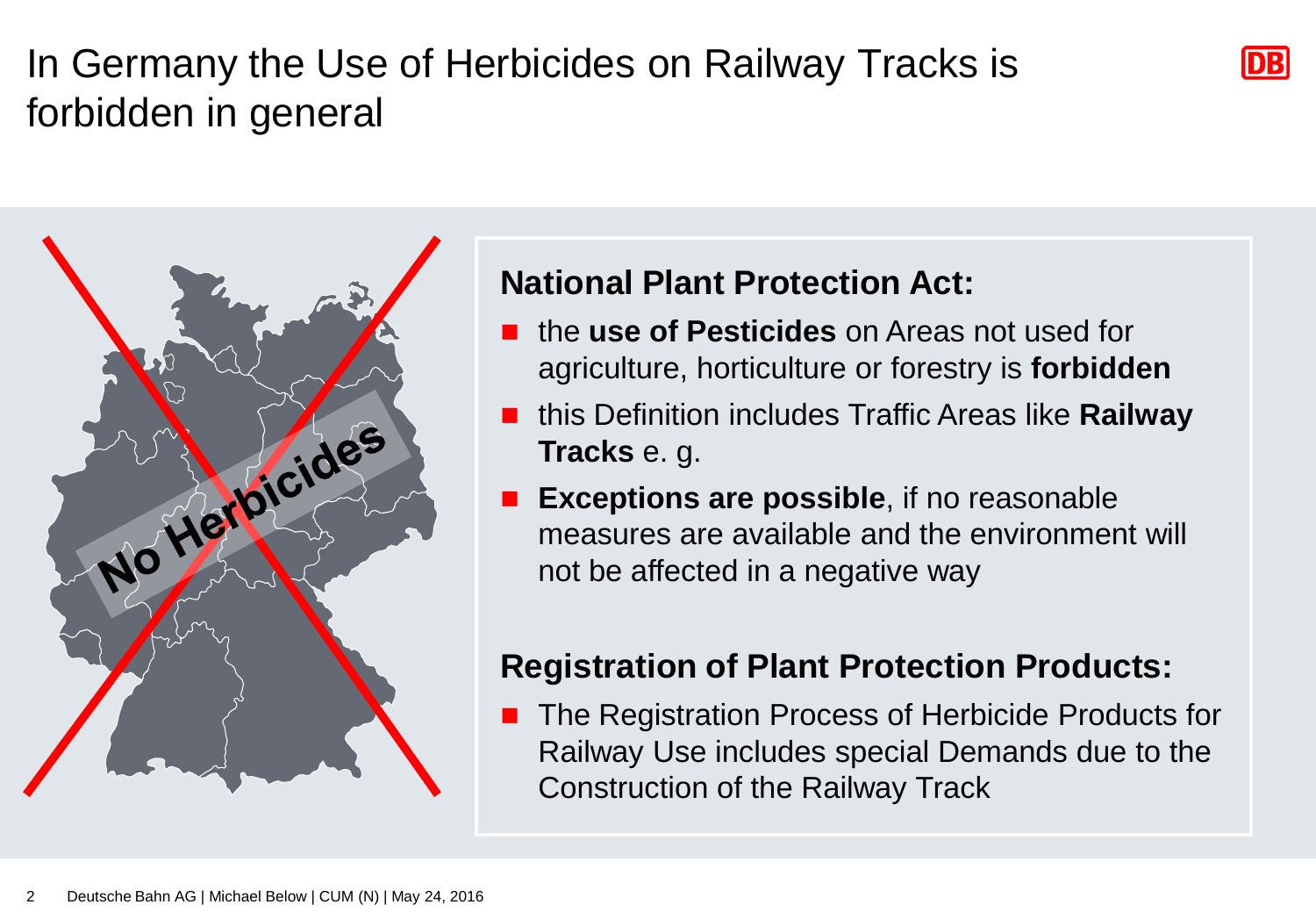## The Application of Herbicides in Railway Tracks underlies different Aspects

Legal Frame and Product Registration

General Permission by the National Railway Administration

Protected Areas (incl. further Demands/ Permissions)

Contracts with qualified Service Providers

**Application of Herbicides in Railway Tracks in terms of "Good Practice in Plant Protection"**

DB Directives and **Guidelines** 

**DB** 

Operative Demands like Time Schedules, Track Construction,

…

… other Conditions like Rain, Wind, …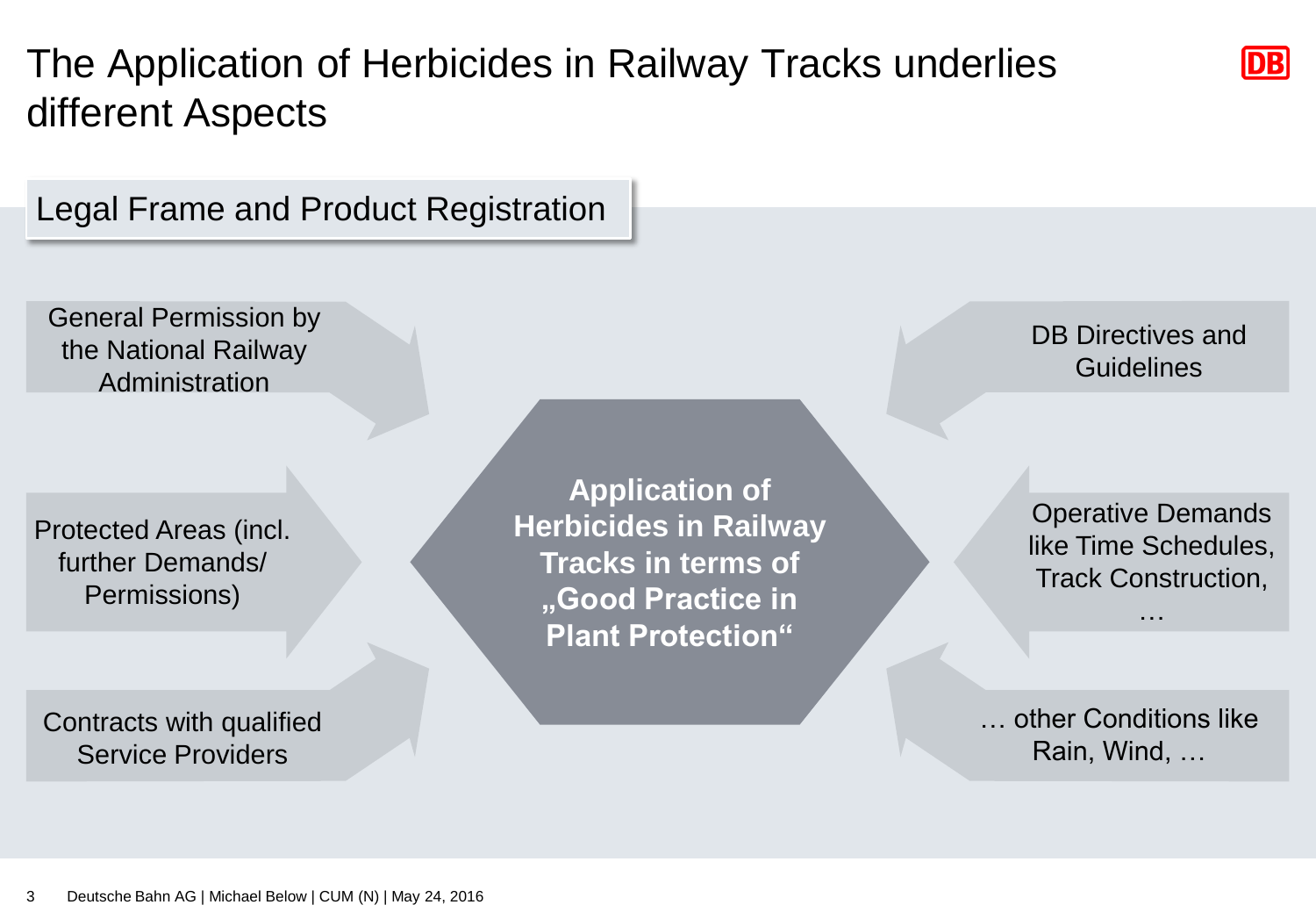## The General Permission of the National Railway Administration take environmental demands of the Federal States into account (length: approx. 9,659 km)



| <b>Water Protection</b>                     | in general Railway Tracks are located outside the Zone I (Size: $10x10$ m); in                                                                                                 |
|---------------------------------------------|--------------------------------------------------------------------------------------------------------------------------------------------------------------------------------|
| Zone I                                      | single Cases a Contact in the surroundings of Zone I may be possible.                                                                                                          |
| $(-35 km)$                                  | <b>E</b> ban of Herbicide Use in these Areas                                                                                                                                   |
| <b>Water Protection</b>                     | $\blacksquare$ the use of Herbicides is forbidden very frequently                                                                                                              |
| <b>Zone II</b>                              | $\blacksquare$ in single Cases applying for a permission depending on the regulations of the                                                                                   |
| (~293 km)                                   | federal states                                                                                                                                                                 |
| <b>Water Protection</b>                     | different Regulations concerning the Use of Herbicides                                                                                                                         |
| other Zones                                 | in single Cases applying for a permission depending on the regulations of the                                                                                                  |
| (~ 5,622 km)                                | federal states                                                                                                                                                                 |
| <b>Nature Conservation</b><br>$(-1,238$ km) | the Use of Glyphosate Products (Leaf Herbicide) is forbidden<br>$\blacksquare$ in single Cases applying for a permission depending on the regulations of the<br>federal states |
| <b>FFH Areas</b>                            | ■ within aquatic Habitats the Use of Flazasulfurone and Flumioxazine (Soil                                                                                                     |
| $(-2,471$ km)                               | Herbicides) have to be checked individually                                                                                                                                    |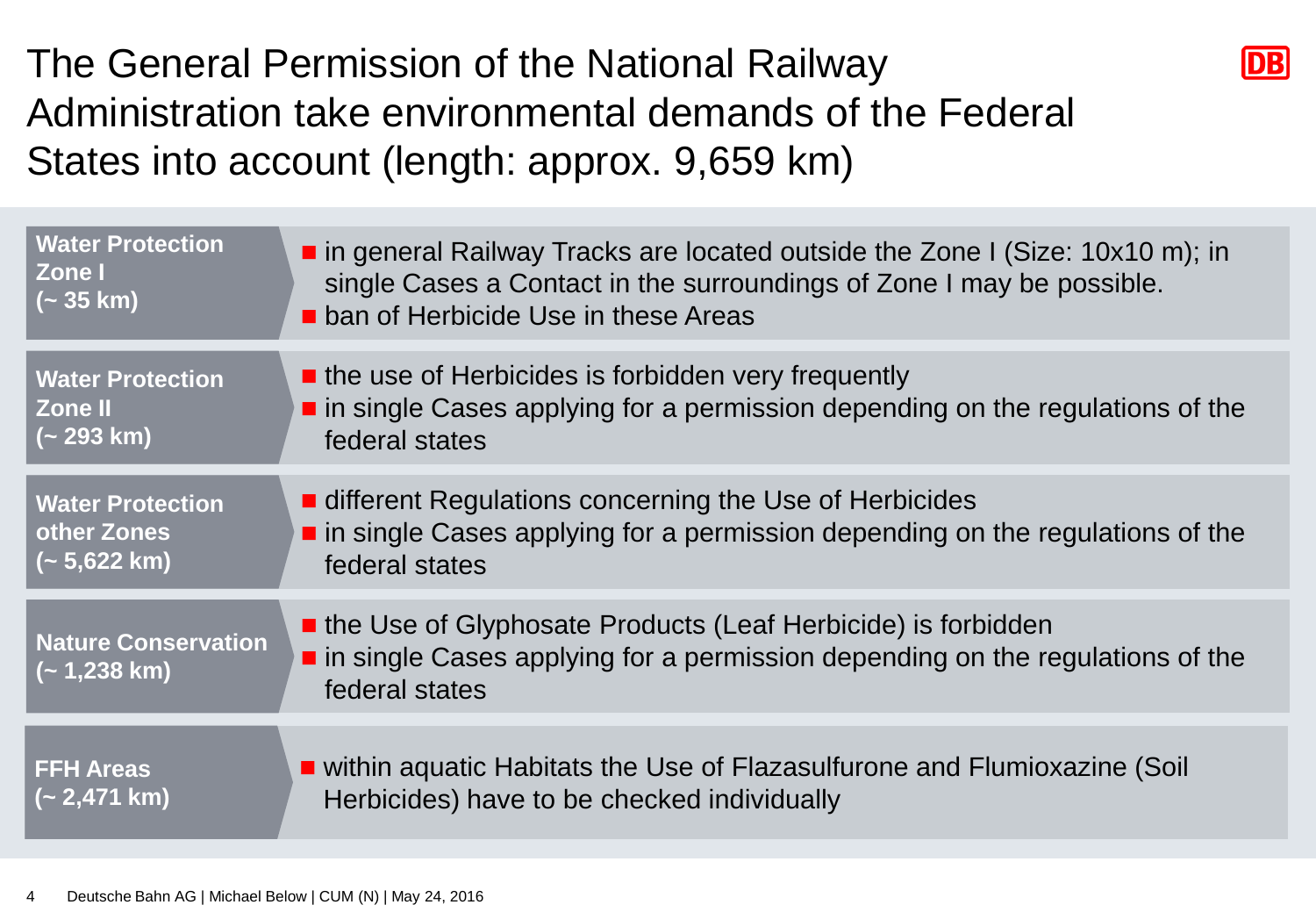### The GIS-Data Set of protected Areas are processed via intersection with the Railway Network Data each Year



**DB** 

5 Deutsche Bahn AG | Michael Below | CUM (N) | May 24, 2016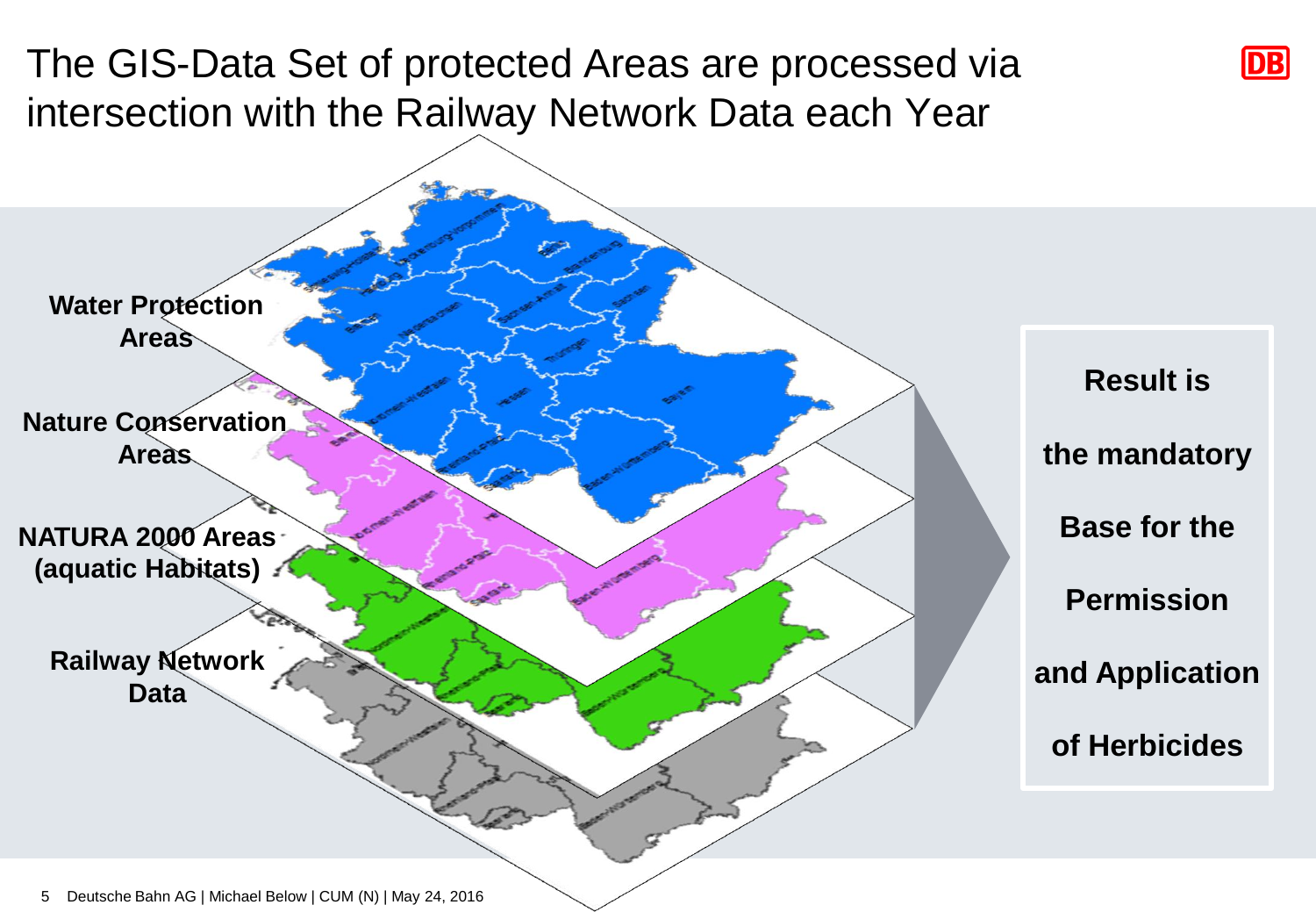The Spraying Train is used for Herbicide Application on approx. 46,000 Kilometers of the DB Network





#### **Facts about Spraying Train/ Herbicide Application:**

Treatment of tracks in use only (once a year):

- $\sim$  46,000 km by Train
- ~ 10,000 km by Two-Way-Vehicle

Max. Speed of

- Train: 40 km/ h  $\rightarrow$  ~ 200 km a day
- Two-Way-Vehicle: 15 km/ h  $\rightarrow$  15 km a day

Control Unit/ Cockpit of Spraying Train incl.

- Monitor with GPS-Localization of Spraying Train in relation to protected areas
- **Manual Operation of Spraying System** supported by IR-Sensor for Gravel Bed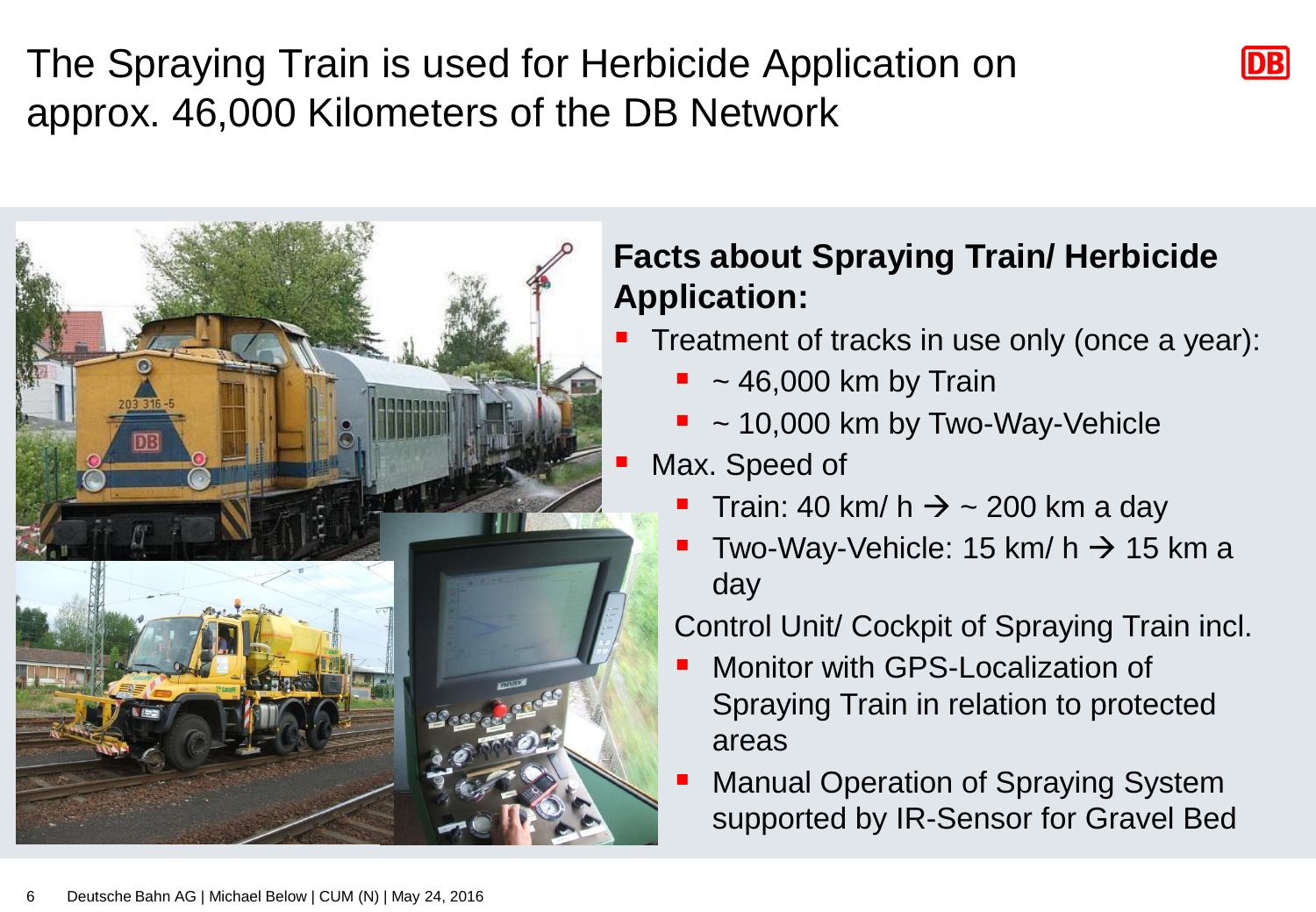In the last 10 Years the total Amount of Herbicides used is in the range of 80,000 kg per Year

**DB** 

#### Herbicides used in 2015

|                                | <b>Track</b><br>Length<br>[km] | <b>Track Area</b><br>[ha] | <b>Total Amount</b><br>[Liter resp.<br>kg] | $l$ km<br>resp.<br>kg/ km | II ha<br>resp.<br>kg/ha |
|--------------------------------|--------------------------------|---------------------------|--------------------------------------------|---------------------------|-------------------------|
| Hebicides <sup>1</sup> , total | 57,480                         | 29,826                    | 82,900                                     | 1.44                      | 2.78                    |
| Glyphosate                     |                                |                           | 77,535                                     | 1.35                      | 2.60                    |
| Flumioxazine                   |                                |                           | 3,318                                      | 0.06                      | 0.11                    |
| Flazasulfurone                 |                                |                           | 549                                        | 0.01                      | 0.02                    |
| Nufilm $P^{2}$                 | 13,992                         | 7,804                     | 1,499                                      | 0.11                      | 0.19                    |

1) Used Products: Tender GB Ultra, Glyphos Sypreme, Purgarol, Round Up Power Flexx (Switzerland), Chikara, Nozomi 2) adhesion promoter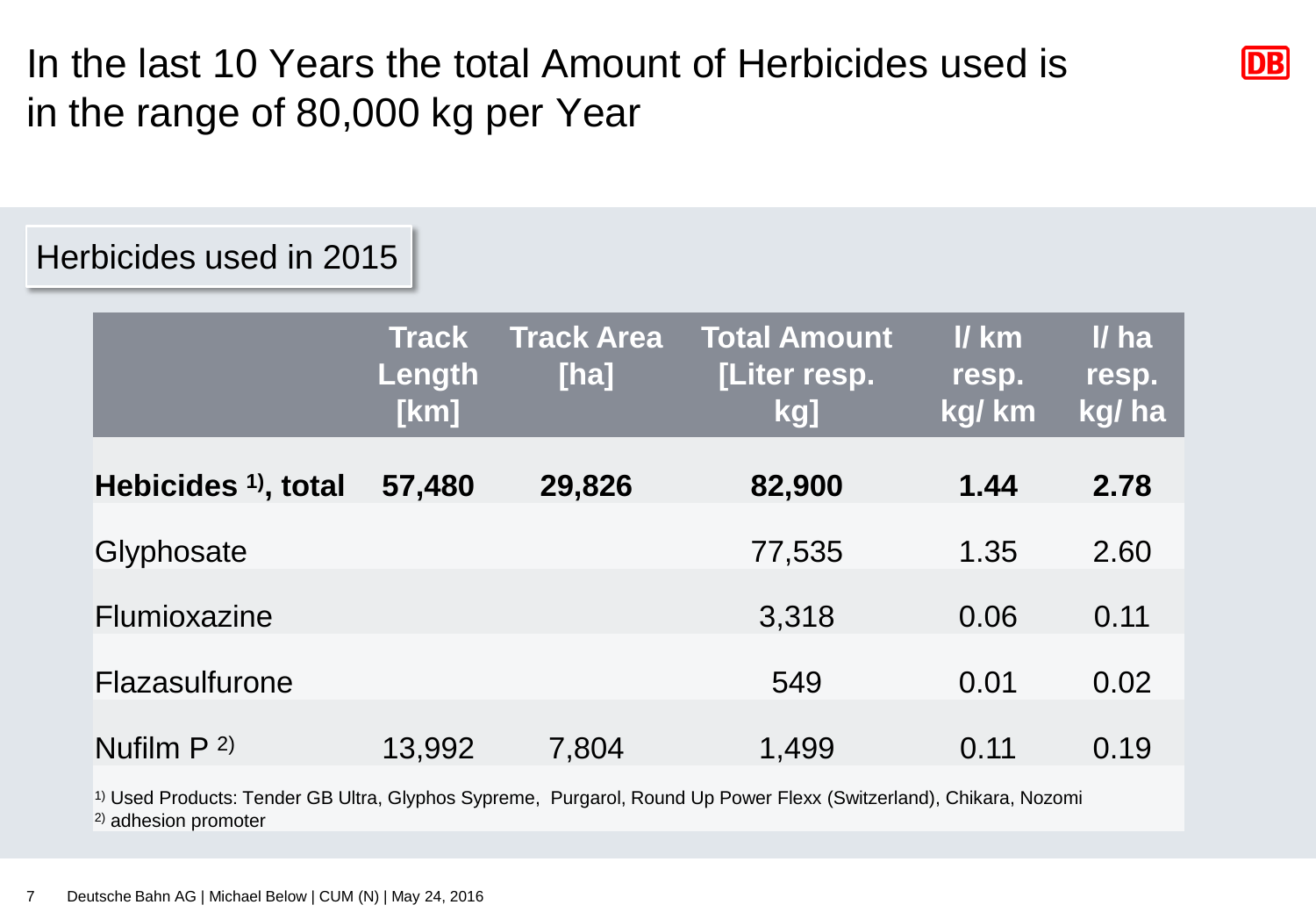Primary Developments of the near Future will focus on the Reduction of Herbicide amount applied – because nonchemical methods will not be available soon

**Roadmap** Status Quo: GPS-Localization of Spraying Trains in Relation to Protect Areas (incl. manual Documentation of applied 2016: GPS based automatic Documentation of applied Herbicides 2020 (planned): Automatic Weed Detection triggers Herbicide Application 2017 (planned): Start of a Project with other German Railways evaluating different Weed Control Measures

**DB** 

Deutsche Bahn AG | Michael Below | CUM (N) | May 24, 2016 8

Herbicides)